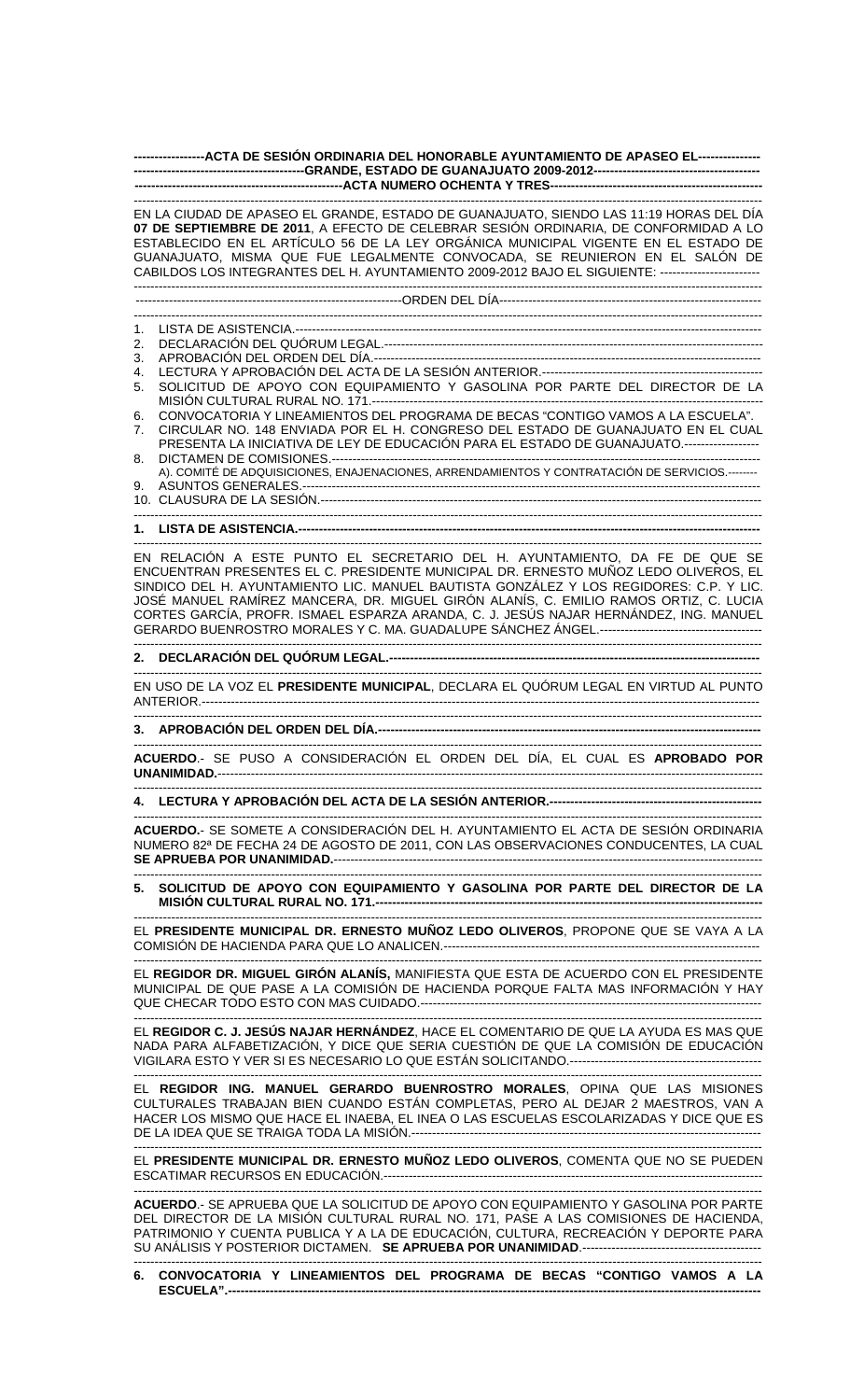------------------------------------------------------------------------------------------------------------------------------------------------------- EL **REGIDOR ING. MANUEL GERARDO BUENROSTRO MORALES**, HACE LA OBSERVACIÓN DE QUE ESTO SE HUBIERA ENVIADO AL H. AYUNTAMIENTO CON MAS ANTICIPACION, ANTES DEL INICIO DEL PROGRAMA.------------------------------------------------------------------------------------------------------------------------------------

------------------------------------------------------------------------------------------------------------------------------------------------------- EL **PRESIDENTE MUNICIPAL DR. ERNESTO MUÑOZ LEDO OLIVEROS**, DICE QUE EL NO LE VE NINGÚN PROBLEMA EN ESTO PORQUE SON LOS MISMOS BECADOS QUE YA ESTABAN EN EL AÑO ANTERIOR INSCRITOS EN EL PADRON Y EL COMPROMISO ES IMPULSARLOS PARA QUE TERMINEN SUS CURSOS ACTUALES.--------------------------------------------------------------------------------------------------------------------------------------

------------------------------------------------------------------------------------------------------------------------------------------------------- **ACUERDO**.- SE APRUEBA LA CONVOCATORIA Y LINEAMIENTOS DEL PROGRAMA DE BECAS "CONTIGO VAMOS A LA ESCUELA" GOBIERNO HUMANO, GOBIERNO CON VALORES DEL PERIODO 2011-2012. **SE APRUEBA POR UNANIMIDAD**.------------------------------------------------------------------------------------------------------------

## ------------------------------------------------------------------------------------------------------------------------------------------------------- **7. CIRCULAR NO. 148 ENVIADA POR EL H. CONGRESO DEL ESTADO DE GUANAJUATO EN EL CUAL PRESENTA LA INICIATIVA DE LEY DE EDUCACIÓN PARA EL ESTADO DE GUANAJUATO.----------------**

------------------------------------------------------------------------------------------------------------------------------------------------------- **ACUERDO**.- SE APRUEBA QUE LA CIRCULAR NO. 148 ENVIADA POR EL H. CONGRESO DEL ESTADO DE GUANAJUATO EN EL CUAL PRESENTA LA INICIATIVA DE LEY DE EDUCACIÓN PARA EL ESTADO DE GUANAJUATO, PASE A LA COMISIÓN DE EDUCACIÓN, CULTURA, RECREACIÓN Y DEPORTE, PARA SU ANÁLISIS Y POSTERIOR DICTAMEN. **SE APRUEBA POR UNANIMIDAD**.------------------------------------------------

## ------------------------------------------------------------------------------------------------------------------------------------------------------- 8. DICTAMEN DE COMISIONES.-A). COMITÉ DE ADQUISICIONES, ENAJENACIONES, ARRENDAMIENTOS Y CONTRATACIÓN DE SERVICIOS.---

------------------------------------------------------------------------------------------------------------------------------------------------------- **1**.- EL **SECRETARIO DEL H. AYUNTAMIENTO LIC. JUAN ANTONIO GARCÍA OLIVEROS**, DA LECTURA AL ACTA NO. 39ª DE FECHA 23 DE AGOSTO DE 2011, DEL COMITÉ DE ADQUISICIONES, ENAJENACIONES, ARRENDAMIENTOS Y CONTRATACIÓN DE SERVICIOS DEL MUNICIPIO DE APASEO EL GRANDE, GTO., EN LAS CUALES SE APROBARON LOS SIGUIENTES ACUERDOS: **39.I** ANALIZADAS Y DISCUTIDAS LAS COTIZACIONES PRESENTADAS, ÉSTE COMITÉ APRUEBA POR MAYORÍA AUTORIZAR A LA SUBDIRECCIÓN DE IMPUESTO INMOBILIARIO Y CATASTRO A ADQUIRIR CON EL PROVEEDOR **ARTURO LARA PRECIADO** 1 (UNO) PLOTTER DESIGNJET 510 LARGE FORMAT PRINTER 42", CARACTERÍSTICAS SIGUIENTES: TAMAÑO MODELO DESIGNJET (MÉTRICO) 1067 MM, MEMORIA DE SERIE 160 MB, CAPACIDAD DEL DISCO DURO, NINGUNA, TECNOLOGÍA DE IMPRESIÓN INYECCIÓN TÉRMICA DE TINTA HP, TECNOLOGÍA DE RESOLUCIÓN DE IMPRESIÓN, TECNOLOGÍA DE COLOCACIÓN DEL COLOR POR CAPAS DE HP, TIPOS DE TINTA COMPATIBLE BASADA EN COLORANTES (COLOR) CON BASE DE PIGMENTO (NEGRO), ANCHO DE LÍNEA MÍNIMO GARANTIZADO 0.08 MM (ISO/IEC 13660:2001(E), PRECISIÓN DE LA LÍNEA +- 0.2%, CONECTIVIDAD ESTÁNDAR PUERTO EN CONFORMIDAD CON USB 2.0 PUERTO EN PARALELO EN CONFORMIDAD IEEE-1284, RANURA PARA ACCESORIO EIO JETDIRECT, IDIOMAS ESTÁNDAR DE LA IMPRESORA; IMPRESORA HP DESIGNJET 510, HP-GL/2, HP-RTL, HP PCL 3 GUI IMPRESORA HP DESIGNJET 510PS, ADOBE POSTSCRIPT 3TM, HP-GL/2, HP-RTL, HP PCL 3 GUI, MANEJO DE IMPRESIONES TERMINADAS, ALIMENTACIÓN DE UNA SOLA HOJA Y EN PAPEL EN ROLLOS, CORTADOR AUTOMÁTICO (CORTA TODOS LOS SOPORTES EXCEPTO LIENZO), TIPOS DE SOPORTE ADMITIDOS, PAPEL BOND Y RECUBIERTO, TÉCNICO, PELÍCULA, FOTOGRÁFICO, PRUEBAS, AUTOADHESIVO, PANCARTAS Y SEÑALES, LIENZOS, TAMAÑOS DE SOPORTES DE IMPRESIÓN ADMITIDOS MODELOS DE 610 MM, HOJAS DE 140X140 A 610X1897 MM, ROLLOS DE 458 A 610 MM 1067 MM, HOJAS DE 140X140 A 1067X1897 MM, ROLLOS DE 458 A1067 MM, DIÁMETRO EXTERNO DEL ROLLO 100 MM, CONSUMO DE ENERGÍA 150 WATTS MÁXIMO, 17 WATTS MÁXIMO (LISTA/REPOSO) 1.5 WATTS MÁXIMO (APAGADA, INTERVALO DE HUMEDAD EN FUNCIONAMIENTO DE 20 A 80% HR, SISTEMAS OPERATIVOS COMPATIBLES MICROSOFT WINDOWS 7, WINDOWS VISTA, WINDOWS XP HOME, WINDOWS XP PROFESSIONAL, WINDOWS SERVER 2003, WINDOWS 2000, MAC OS X v 10.3 10.4, 10.5 10.6, DIMENSIONES DEL PRODUCTO (ANCHO X PROFUD X ALTO) 1690 X 674 X 1100 MM, PESO DEL PRODUCTO 45.2 KG, CONTENIDO DE LA CAJA, IMPRESORA HP DESIGNJET 510, BANDEJA DE RECOLECCIÓN DE IMPRESIONES Y PATAS DE IMPRESORA, EJE, CABEZALES DE IMPRESIÓN (4 DE 1 COLOR) 4 CARTUCHOS DE TINTA DE REGALO, GUÍA DE REFERENCIA RÁPIDA, PÓSTER DE INICIO, CD CON DOCUMENTACIÓN Y CONTROLADORES, GUÍA DE SERVICIOS AL CLIENTE, CABLE DE ALIMENTACIÓN, **A UN COSTO DE \$ 45,500.00 (CUARENTA Y CINCO MIL QUINIENTOS PESOS 00/100 MN) IVA INCLUIDO.** PARA CUBRIR EL PAGO DE ESTA ADQUISICIÓN SE TOMARÁ DE LA CUENTA PÚBLICA, PARTIDA PRESUPUESTAL 5.1.1.2.5111 DENOMINADA MUEBLES DE OFICINA Y ESTANTERÍA. PRESUPUESTO FF CP11, UR CO1O1, NO. P. 7.00, A.F. 1.3.1.", ACTA QUE SE ANEXA AL APÉNDICE DE LA PRESENTE SESIÓN.--------------------------------------------------------------------------------------------------------------------------

------------------------------------------------------------------------------------------------------------------------------------------------------- **ACUERDO**.- SE APRUEBAN LOS ACUERDOS TOMADOS EN EL ACTA NO 39ª DE FECHA 23 DE AGOSTO DE 2011, DEL COMITÉ DE ADQUISICIONES, ENAJENACIONES, ARRENDAMIENTOS Y CONTRATACIÓN DE SERVICIOS DEL MUNICIPIO DE APASEO EL GRANDE, GTO. **SE APRUEBA CON 8 VOTOS A FAVOR** Y 2 EN CONTRA DE LOS REGIDORES C. LUCIA CORTES GARCÍA E ING. MANUEL GERARDO BUENROSTRO MORALES.---------------------------------------------------------------------------------------------------------------------------------------

------------------------------------------------------------------------------------------------------------------------------------------------------- EL **REGIDOR ING. MANUEL GERARDO BUENROSTRO MORALES**, MANIFIESTA QUE SU VOTO ES EN CONTRA PORQUE EL NO ESTUVO PRESENTE EN LA REUNIÓN DEL COMITÉ.----------------------------------------

------------------------------------------------------------------------------------------------------------------------------------------------------- LA **REGIDORA C. LUCIA CORTES GARCÍA**, MANIFIESTA QUE NO VOTA A FAVOR PORQUE RATIFICA SU VOTO EN CONTRA EMITIDO EN EL DICTAMEN.------------------------------------------------------------------------------------

------------------------------------------------------------------------------------------------------------------------------------------------------- **2**.- EL **SECRETARIO DEL H. AYUNTAMIENTO LIC. JUAN ANTONIO GARCÍA OLIVEROS**, DA LECTURA AL ACTA NO. 40ª DE FECHA 1° DE SEPTIEMBRE DE 2011, DEL COMITÉ DE ADQUISICIONES, ENAJENACIONES, ARRENDAMIENTOS Y CONTRATACIÓN DE SERVICIOS DEL MUNICIPIO DE APASEO EL GRANDE, GTO., EN LAS CUALES SE APROBARON LOS SIGUIENTES ACUERDOS: **40.I** ANALIZADAS Y DISCUTIDAS LAS COTIZACIONES PRESENTADAS, ÉSTE COMITÉ APRUEBA POR MAYORÍA AUTORIZAR A LA OFICIALÍA MAYOR A CONTRATAR LOS SERVICIOS DE **ROBERTO CARLOS VELARDE**